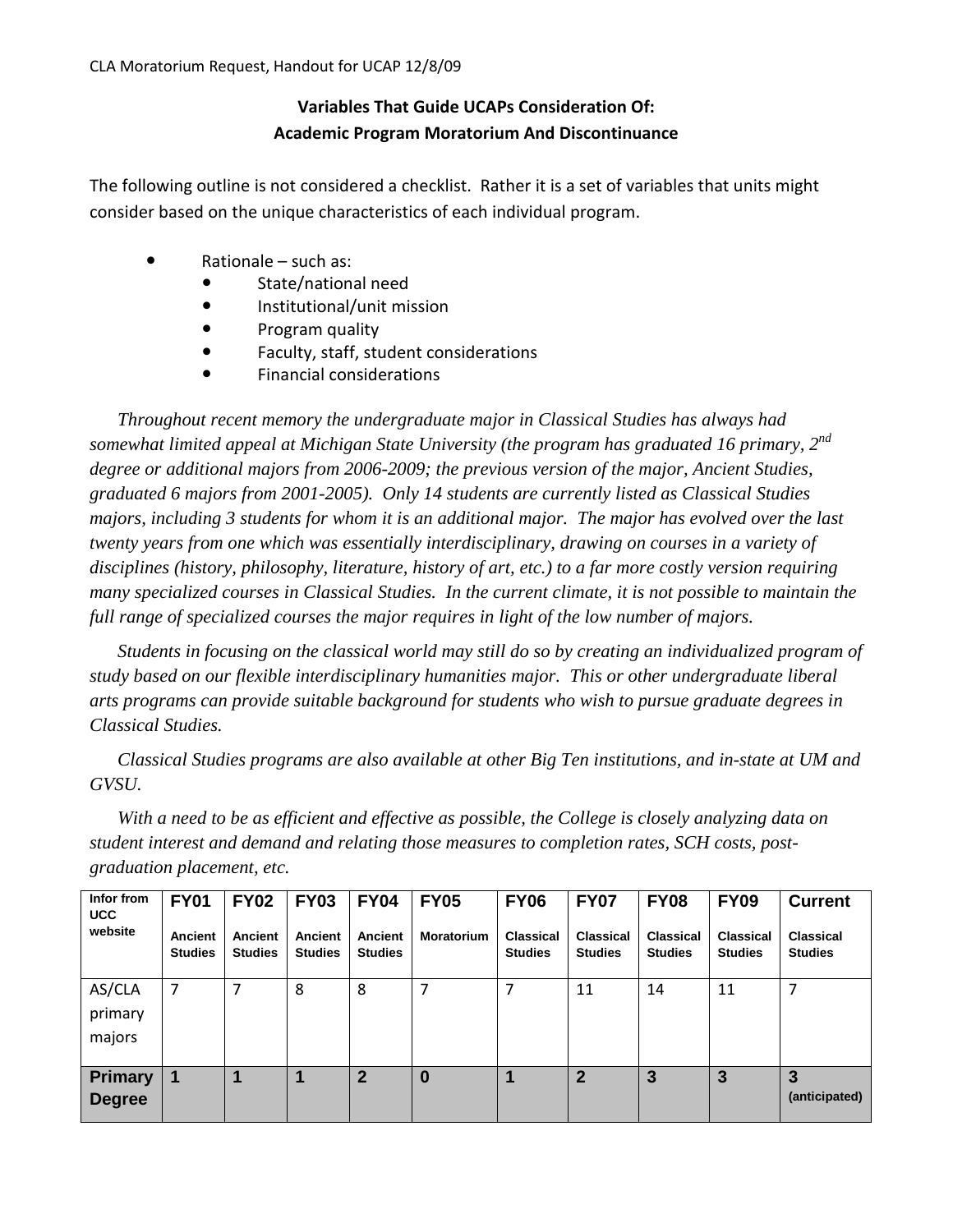| Awards                         |                |                |                  |                |                         |                |                |                 |    |                                  |
|--------------------------------|----------------|----------------|------------------|----------------|-------------------------|----------------|----------------|-----------------|----|----------------------------------|
| 2 <sup>nd</sup><br>degree      | $\overline{2}$ | 1              | $\mathbf{1}$     | 3              | 3                       | $\overline{2}$ | $\overline{4}$ | $\overline{4}$  | 3  | 2                                |
| Addtl<br>majors                | $\mathbf 0$    | $\overline{0}$ | $\boldsymbol{0}$ | $\mathbf 0$    | $\mathbf 0$             | 3              | 8              | 10              | 8  | 3                                |
| Total<br>Majors                | 9              | 8              | 9                | 11             | 10                      | 12             | 23             | 28              | 22 | 12                               |
| <b>Degree</b><br><b>Awards</b> | $\mathbf{1}$   | 1              | 1                | $\overline{2}$ | $\overline{\mathbf{1}}$ | $\overline{2}$ | 3              | $6\phantom{1}6$ | 5  | $6\phantom{1}6$<br>(anticipated) |

- Adequate and accessible dissemination of information
- Appropr[i](#page-6-0)ate consultation/notification such as: $\cdot$ 
	- **Students**
	- Faculty
	- Other colleges/units/programs directly effected, etc.
	- College governance
	- External stakeholders
- Summary feedback from consultations
- Accommodations for students in the program and those who may be applying to the program
- Timetable for implementation

*The College notified all majors in the program that a moratorium was being requested and disinvestment in the BA was being considered. In these communiqués, juniors and seniors were assured that provided they continue to make adequate progress, they will be able to finish their degrees, and freshmen and sophomores were assured that they would still be able to complete a degree with an Classical studies focus (an Interdisciplinary Humanities degree, see attached) if they so choose. The College offered two student informational sessions (11/9 and 11/11) with the WRAC Chair (FCI/CLA did not send a representative), the CAL Dean and Associate Dean, and the Director of Undergraduate Student Affairs. Two CLA majors attended the 11/9 meeting, with one expressing concern about the program and the other expressing a desire to change majors. One student, a junior who transferred from a community college, attended the latter session and spoke passionately in support of the program. One of the students attending the earlier session has already transferred to a different program.*

*The College has also offered numerous additional opportunities for dissemination of information and input from faculty. One CLA faculty member (Rauk) and two English Dept members (one of whom is currently teaching in CLA and the other who is a medievalist) attended the 11/10/09 faculty open house to speak on behalf of the program, and a Philosophy faculty member (who also teaches in the program on occasion) attended the 11/11/09 open faculty meeting. The French, Classics and Italian Chair and a CLA faculty (Rauk) also were invited and attended the College Curriculum Committee where they spoke on behalf of the program. Eight of the College's nine departments were represented:*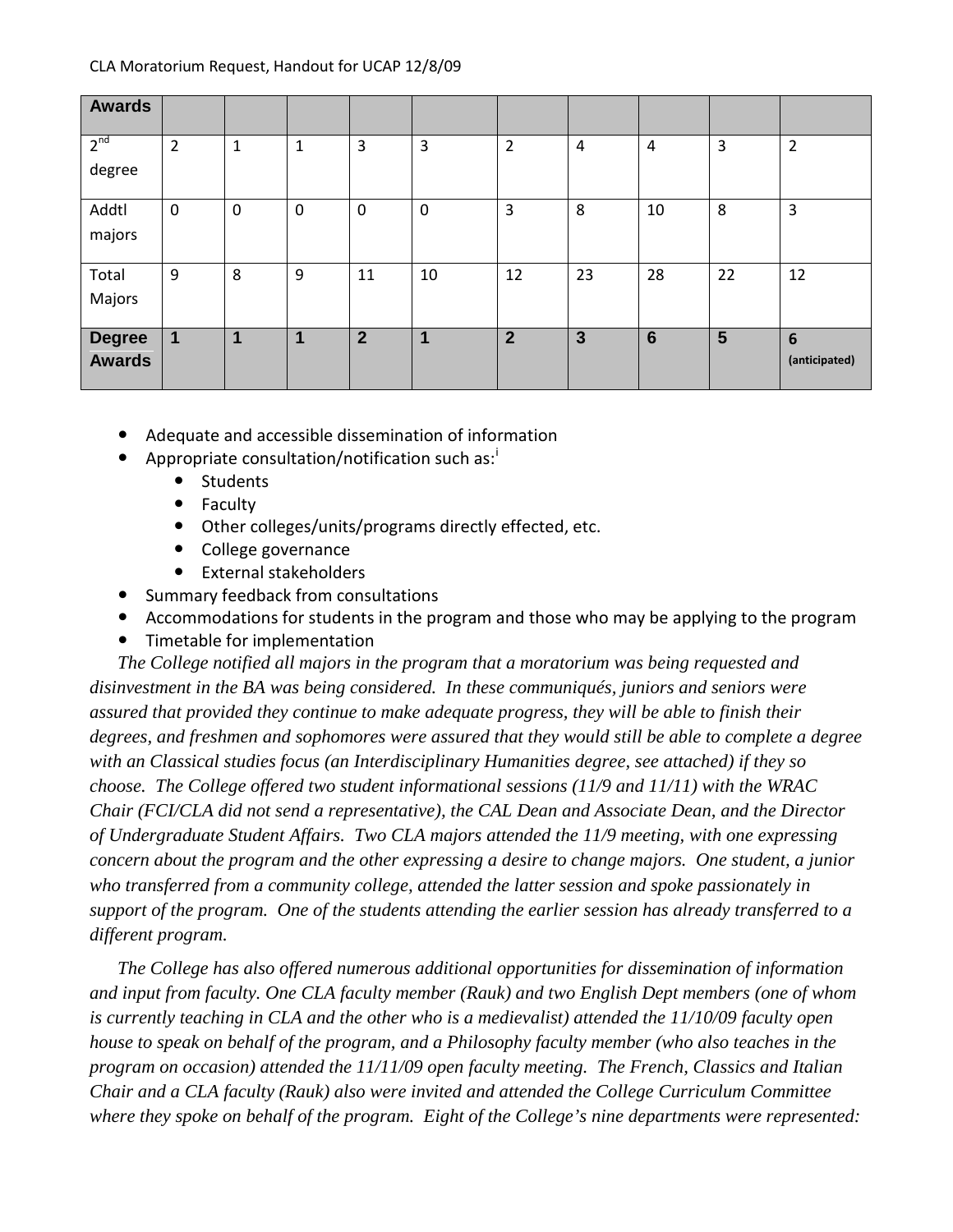*Two departments expressed support for the program, 2 requested additional information (How to read the CLA enrollment data; Whether enrollment in Latin was better than in CLA), and the remainder were silent. At the conclusion of the meeting, Associate Dean Swenson informed the committee that a moratorium request would be filed. At a December 3rd College Advisory Committee Open Faculty Meeting designed to offer faculty an opportunity to discuss the moratoria and related subjects, the FCI chair, two tenure-stream CLA faculty, an adjunct faculty member who teaches Latin, and the two English Dept faculty who attended the earlier meeting spoke on behalf of the program. Although all faculty in attendance were invited by the CAC faculty chair to speak, no additional speakers offered commentary or support.*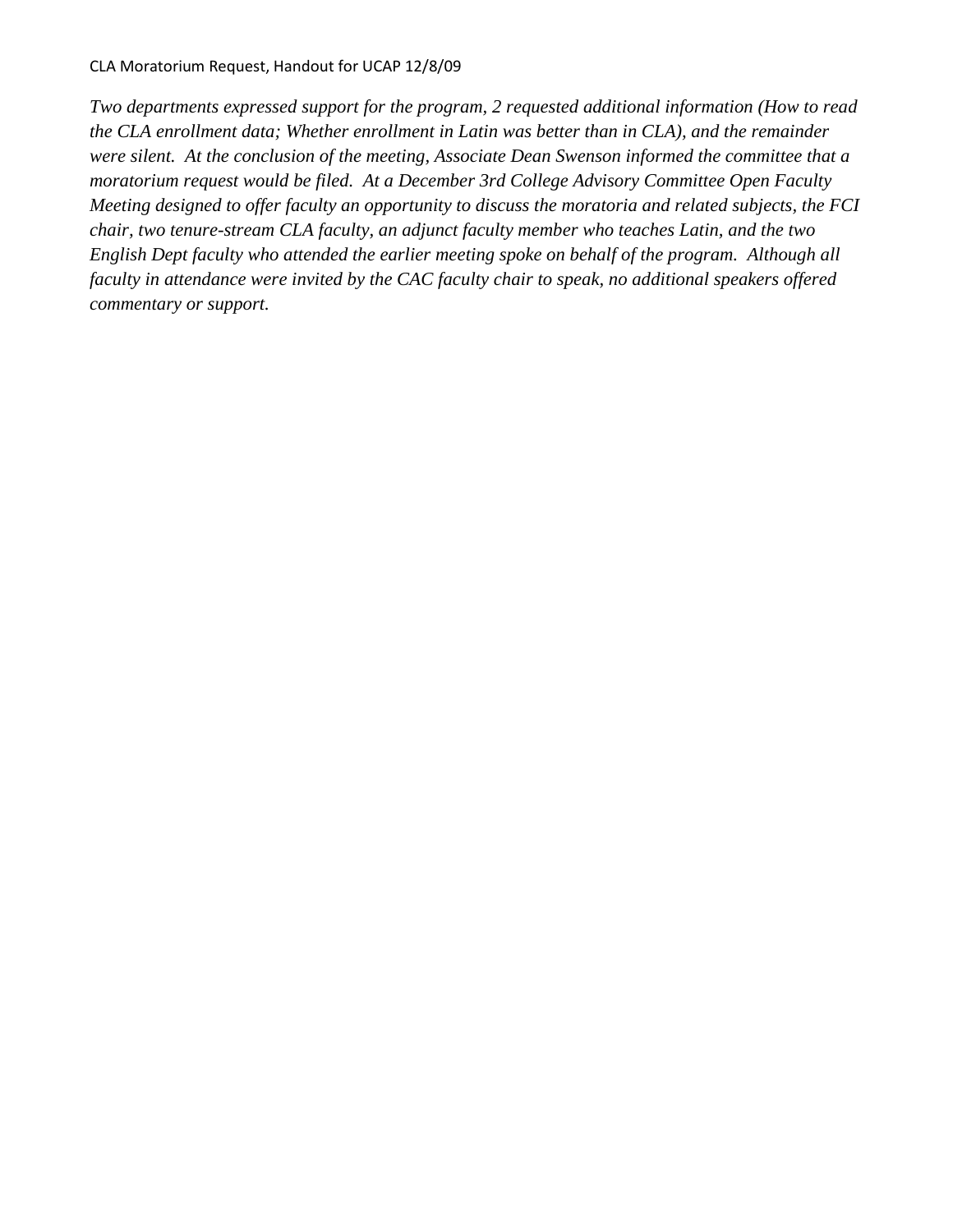|        |                                                                                          |        |                | Interdisciplinary Humanities: Classical Studies <i>Degree Audit</i> |         |        |                                                                                                                   |
|--------|------------------------------------------------------------------------------------------|--------|----------------|---------------------------------------------------------------------|---------|--------|-------------------------------------------------------------------------------------------------------------------|
|        | Name: Student "A"                                                                        |        |                | PID: Date: 9/                                                       |         |        | () Integrative Studies Complete<br>() Math Complete                                                               |
|        | UNIVERSITY REQUIREMENTS                                                                  |        |                |                                                                     |         |        | () Foreign Language Complete<br>() Tier II Complete                                                               |
|        | WRA: $135$ (Service Learning) Tier II Writing HST $481$ Seminar in Ancient History       |        |                |                                                                     |         |        |                                                                                                                   |
|        | IAH: IAH 207 Literature, Culture & Identities; IAH 221A Great Ages Ancient World         |        |                |                                                                     |         |        |                                                                                                                   |
|        | ISS: $210 \& 325$ 2000                                                                   |        |                |                                                                     |         |        |                                                                                                                   |
|        | Math: $110$ () MTH 1825 requires 123 total credits to graduate                           |        |                |                                                                     |         |        |                                                                                                                   |
|        | <b>FOREIGN LANGUAGE</b><br>Language: LTN or FRN Level: through $2^{nd}$ year () Complete |        |                |                                                                     |         |        |                                                                                                                   |
| Art)   |                                                                                          |        |                |                                                                     |         |        | TRIAD all 3 areas may be inside CAL or 1-2 outside (Electives: PHL 210: Ancient Greek Philosophy & HA 209 Ancient |
|        | AREA 1 English                                                                           |        | AREA 2 History |                                                                     |         |        | AREA 3: Interdisciplinary Classical                                                                               |
|        | Traditions                                                                               |        |                |                                                                     |         |        |                                                                                                                   |
| Course |                                                                                          | credit | Course         |                                                                     | credits | Course | credits                                                                                                           |

## **Interdisciplinary Humanities: Classical Studies** *Degree Audit*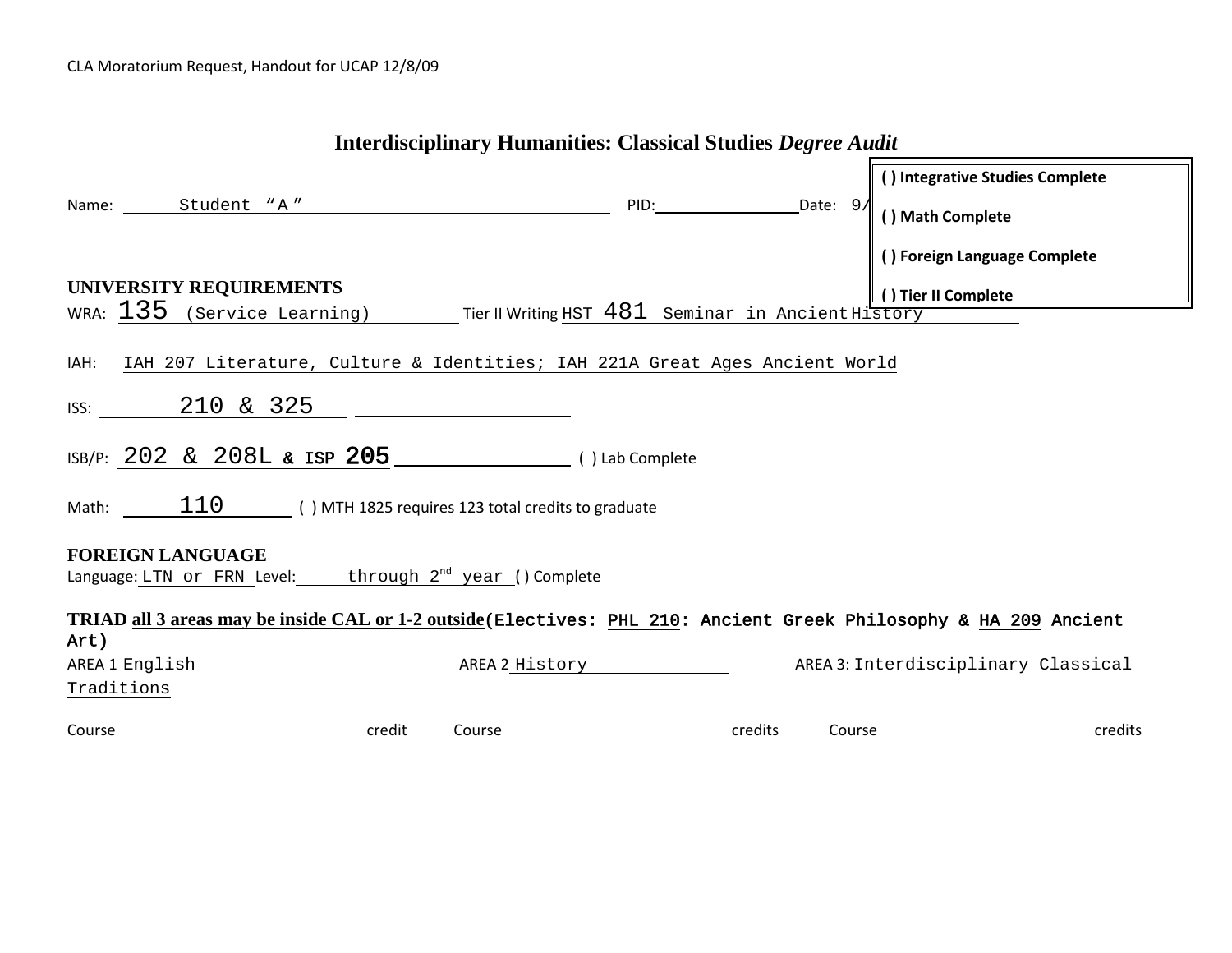CLA Moratorium Request, Handout for UCAP 12/8/09

| ENG 160 Myth, Legend, and                                                                                                               | $\mathbf{3}$   | HST 201 Historical Approach   | 3 <sup>1</sup> | <b>PLS 170</b><br>Introduction to     | $\mathsf{3}$   |
|-----------------------------------------------------------------------------------------------------------------------------------------|----------------|-------------------------------|----------------|---------------------------------------|----------------|
| J.R.R. Tolkien                                                                                                                          |                | to Contemporary Issues        |                | Political Philosophy                  |                |
|                                                                                                                                         |                |                               |                |                                       |                |
|                                                                                                                                         |                |                               |                |                                       |                |
| ENG 265 Classical Myths and                                                                                                             | $\overline{3}$ | HST 205a The Ancient          | $\overline{4}$ | <b>PLS 371</b><br>Classical Political | $\overline{3}$ |
| Literature                                                                                                                              |                | Mediterranean from 3000 BCE   |                | Philosophy                            |                |
|                                                                                                                                         |                | to 400 CE                     |                |                                       |                |
|                                                                                                                                         |                |                               |                |                                       |                |
| ENG 477a Comparative Epic Oral                                                                                                          | $\mathbf{3}$   | HST 331Ancient Roman History  | $\mathbf{3}$   | PHL 210 Ancient Greek                 | 3              |
| Tradition                                                                                                                               |                | 200 BCE to 500 Ce             |                | Philosophy                            |                |
|                                                                                                                                         |                |                               |                |                                       |                |
| ROM 241 Literature of the                                                                                                               | $\overline{3}$ | HST 419 Studies in Ancient    | $\mathbf{3}$   | PHL 410 Plate                         | 3              |
| Classical Tradition                                                                                                                     |                | History                       |                |                                       |                |
| ENG 490 Independent Study                                                                                                               | $\overline{3}$ | HST 481 Seminar in Ancient    | $\mathbf{3}$   | PHL 411 Aristotle                     | 3              |
|                                                                                                                                         |                | History                       |                |                                       |                |
|                                                                                                                                         |                |                               |                |                                       |                |
|                                                                                                                                         |                |                               |                | HA 401 Greek Art & Archeology         |                |
|                                                                                                                                         |                |                               |                | HA 402 Roman Art and                  | 4              |
|                                                                                                                                         |                |                               |                | Archeology                            |                |
|                                                                                                                                         |                |                               |                |                                       |                |
| 15<br>Total credits in Area 1                                                                                                           |                | 16<br>Total credits in Area 2 |                | Total credits in Area 3               |                |
| 20                                                                                                                                      |                |                               |                |                                       |                |
| "Skills" area:(e.g. quantitative or philosophical reasoning or internship) GEO $\ 221\,$ (introduction to Geographic Information) & PHL |                |                               |                |                                       |                |
| 130 (Logic)                                                                                                                             |                |                               |                |                                       |                |
| 그 그는 그 사람들은 그 사람들은 그 사람들을 지르는 것이 없다.                                                                                                    |                |                               |                |                                       |                |

Capstone: Study Abroad: Art and Archeology in Greece

Credits in Triad left to complete: \_\_\_\_\_\_\_\_\_\_\_\_\_\_

| Total credits complete: |
|-------------------------|
|-------------------------|

Credits must be in **Credits Remaining to graduate:**

Credits must be in Total upper level credits: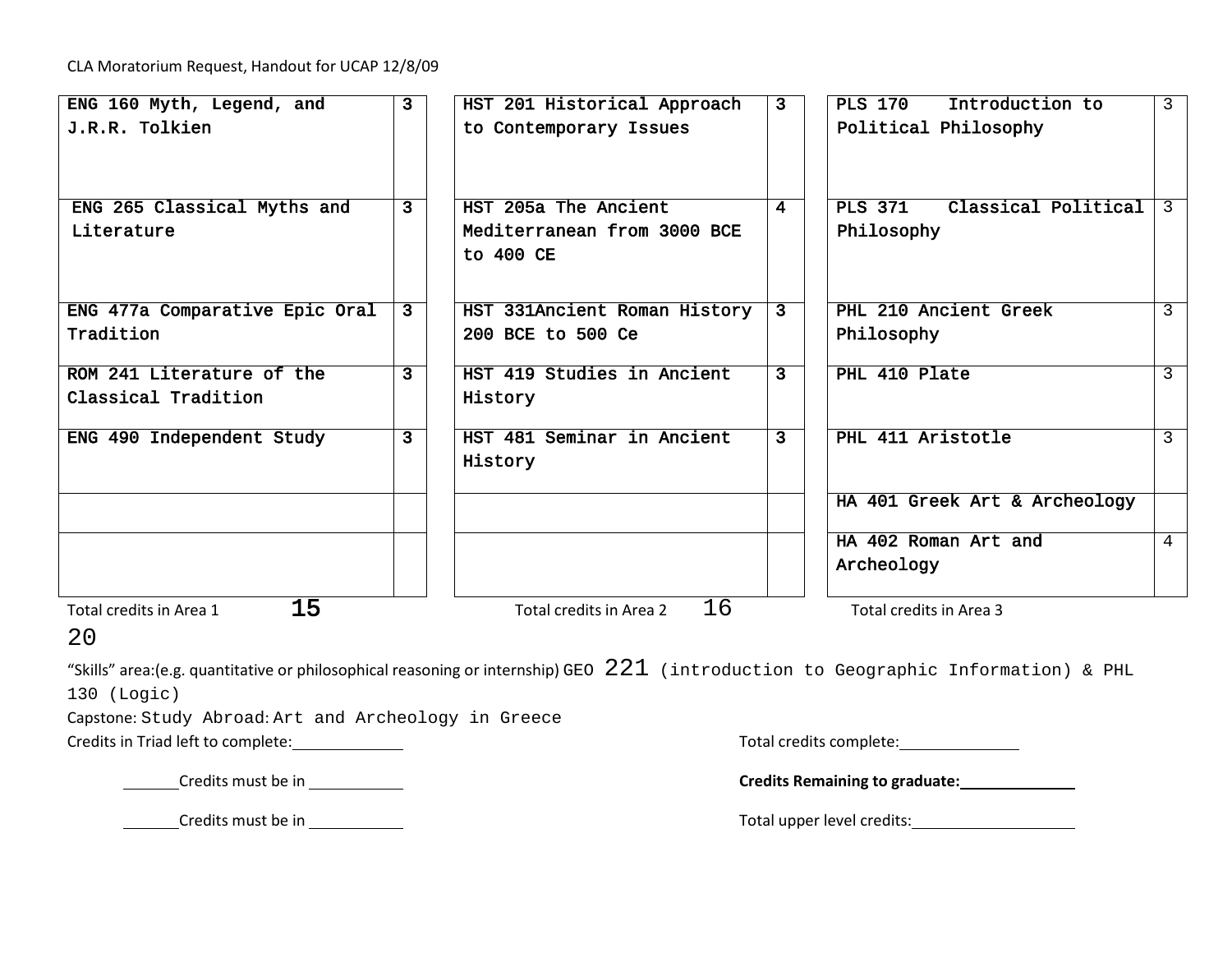CLA Moratorium Request, Handout for UCAP 12/8/09

Additional credits in any area to reach total of 50 Total upper level credits in Triad:

## Credits must be in **Upper level credits remaining to graduate:**

**Upper level Triad credits remaining to graduate:**

**\*\*All totals assume successful completion of current enrollments as indicated above**

## **Remarks: Courses to consider:**

| <b>ANP203</b>   | Introduction to Archeology                     | <b>HST 332A</b> |
|-----------------|------------------------------------------------|-----------------|
| <b>ANP 264</b>  | Great Discoveries in Archaeology               |                 |
| <b>ANP 363</b>  | <b>Rise of Civilization</b>                    | <b>HST 419</b>  |
| <b>ANP 420</b>  | Language & Culture                             | <b>HST 481</b>  |
| <b>ANP 422</b>  | Religion & Culture                             |                 |
|                 |                                                | <b>MUS 211</b>  |
| <b>AST 101</b>  | The Celestial Clocks                           |                 |
|                 |                                                | <b>PHL 210</b>  |
| <b>ENG 160</b>  | Myth, Legend, and Tolkien                      | <b>PHL 410</b>  |
| <b>ENG 265</b>  | <b>Classical Myths and Literature</b>          | <b>PHL 411</b>  |
| <b>ENG 477A</b> | <b>Comparative Epic Oral Tradition</b>         |                 |
|                 |                                                | <b>PLS 371</b>  |
| <b>HA 120</b>   | Perspectives on World Art: What Is Art?        |                 |
| HA 209          | <b>Ancient Art</b>                             | <b>REL 150</b>  |
| <b>HA 401</b>   | Greek Art and Archaeology                      |                 |
| HA 402          | Roman Art and Archaeology                      | <b>ROM 241</b>  |
| HA 415          | Early Medieval Art                             |                 |
|                 |                                                | <b>SME 430</b>  |
| <b>HST 205A</b> | The Ancient Mediterranean from 3000 BCE to 400 |                 |
|                 | CE                                             | <b>THR 406</b>  |
| <b>HST 315</b>  | American Intellectual History to 1860          |                 |
| <b>HST 330</b>  | Ancient Greek History to 200 BCE (Interim)     | Latin & Gre     |
| <b>HST 331</b>  | Ancient Roman History 200 BCE to 500 CE        |                 |

| HST 332A                                   | Europe in the Middle Ages, 400-1000 HA 401 Greek<br>Art and Archaeology |  |  |  |  |
|--------------------------------------------|-------------------------------------------------------------------------|--|--|--|--|
| <b>HST 419</b>                             | <b>Studies in Ancient History</b>                                       |  |  |  |  |
| <b>HST 481</b>                             | Seminar in Ancient History                                              |  |  |  |  |
| <b>MUS 211</b>                             | History of Western Music to 1750                                        |  |  |  |  |
| <b>PHL 210</b>                             | <b>Ancient Greek Philosophy</b>                                         |  |  |  |  |
| <b>PHL 410</b>                             | Plato                                                                   |  |  |  |  |
| <b>PHL 411</b>                             | Aristotle                                                               |  |  |  |  |
| <b>PLS 371</b>                             | <b>Classical Political Philosophy</b>                                   |  |  |  |  |
| <b>REL 150</b>                             | Introduction to Biblical Literature                                     |  |  |  |  |
| <b>ROM 241</b>                             | Literature of the Classical Tradition                                   |  |  |  |  |
| <b>SME 430</b>                             | <b>History of Mathematics</b>                                           |  |  |  |  |
| <b>THR 406</b>                             | <b>Classical Acting</b>                                                 |  |  |  |  |
| Latin $&$ Greek, if they are still offered |                                                                         |  |  |  |  |